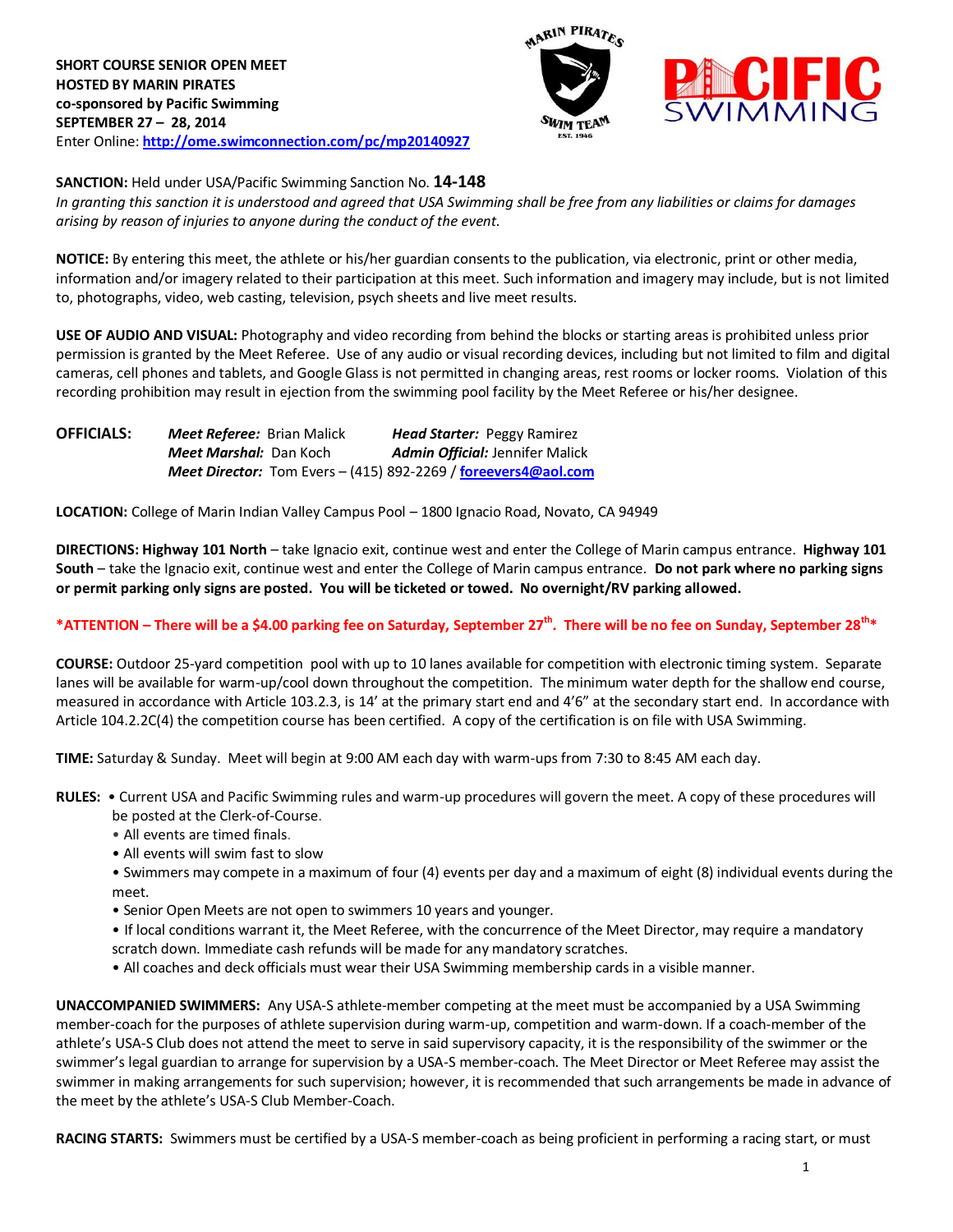start the race in the water. It is the responsibility of the swimmer or the swimmer's legal guardian to ensure compliance with this requirement.

**RESTRICTIONS:** • Smoking and the use of other tobacco products is prohibited on the pool deck, in the locker rooms, in spectator

seating, on standing areas and in all areas used by swimmers, during the meet and during warm-up periods.

• Sale and use of alcoholic beverages is prohibited in all areas of the meet venue.

- No glass containers are allowed in the meet venue.
- Only swimmers, coaches, officials, and volunteers will be allowed on the pool deck.

• Except where venue facilities require otherwise, changing into or out of swimsuits other than in locker rooms or other designated areas is not appropriate and is strongly discouraged.

• Destructive devices, to include but not limited to, explosive devices and equipment, firearms (open or concealed), blades, knives, mace, stun guns and blunt objects are strictly prohibited in the swimming facility and its surrounding areas. If observed, the Meet Referee or his/her designee may ask that these devices be stored safely away from the public or removed from the facility. Noncompliance may result in the reporting to law enforcement authorities and ejection from the facility. Law enforcement officers (LEO) are exempt per applicable laws.

• Only coaches canopies on the pool deck, Swimmers, Parents, and spectators seating in bleachers or adjacent grass fields only.

• All pets are prohibited in the pool area.

**ELIGIBILITY:** • Swimmers must be current members of USA-S and enter their name and registration number on the meet entry card as they are shown on their Registration Card. If this is not done, it may be difficult to match the swimmer with the registration and times database. The meet host will check all swimmer registrations against the SWIMS database and if not found to be registered, the Meet Director shall accept the registration at the meet (a \$10 surcharge will be added to the regular registration fee). Duplicate registrations will be refunded by mail.

• Swimmers 13/Over are eligible to enter this meet. There is no proof of time. Entry times should be the swimmers actual time and not the minimum standard.

• Swimmers 11 and 12 years of age must meet the SR-Open time standard as outlined by Pacific Swimming time

- verification procedures. No refunds will be given if a time cannot be proven.
- Swimmers under the age of 11years are not eligible to compete.

• Disabled swimmers are welcome to attend this meet and should contact the Meet Director or Meet Referee regarding special accommodations.

- No time conversions will be accepted.
- Entries with "NO TIME" will be rejected.

**SEEDING:** Event seeding will be in the following order: conforming short course yards, non-conforming long course meters, and non-conforming short course meters - USA Swimming rules 207.12.7B.

**CHECK-IN:** The meet will be deck seeded. Swimmers must check-in at the Clerk-of-Course. Close of check‐in for all events shall be no more than 60 minutes before the estimated time of the start of the first heat of the event. No event shall be closed more than 30 minutes before the scheduled start of the session. Swimmers who do not check-in will not be allowed to compete in the event.

**SCRATCH RULE:** Swimmers entered in a timed final individual event that is seeded on the deck that have checked in for that event, must swim in the event unless they notify the clerk of the course before seeding for that event has begun that they wish to scratch. Failure to swim an event will result in being barred from their next individual event in which the swimmer is entered on that day or the next meet day, whichever is first.

**ENTRY FEES:** \$6.50 per individual event plus an \$ 8.00 per swimmer participation fee. Entries will be rejected if payment is not sent at time of request.

**ONLINE ENTRIES:** To enter online go to **<http://ome.swimconnection.com/pc/mp20140927>** to receive an immediate entry confirmation this method requires payment by credit card. Swim Connection LLC charges a processing fee for this service, equal to \$1 per swimmer plus 5% of the total Entry Fees. Please note that the processing fee is a separate fee from the Entry Fees. If you do not wish to pay the processing fee, enter the meet using a mail entry. **Entering online is a convenience, is completely voluntary, and is in no way required or expected of a swimmer by Pacific Swimming.** Online entries will be accepted through Wednesday, **September 17, 2014 at 11:59 PM.**

**MAILED OR HAND DELIVERED ENTRIES:** Entries must be on the attached consolidated entry form. Forms must be filled out completely and printed clearly with swimmers best time. Entries must be entered using the current Pacific Swimming procedure: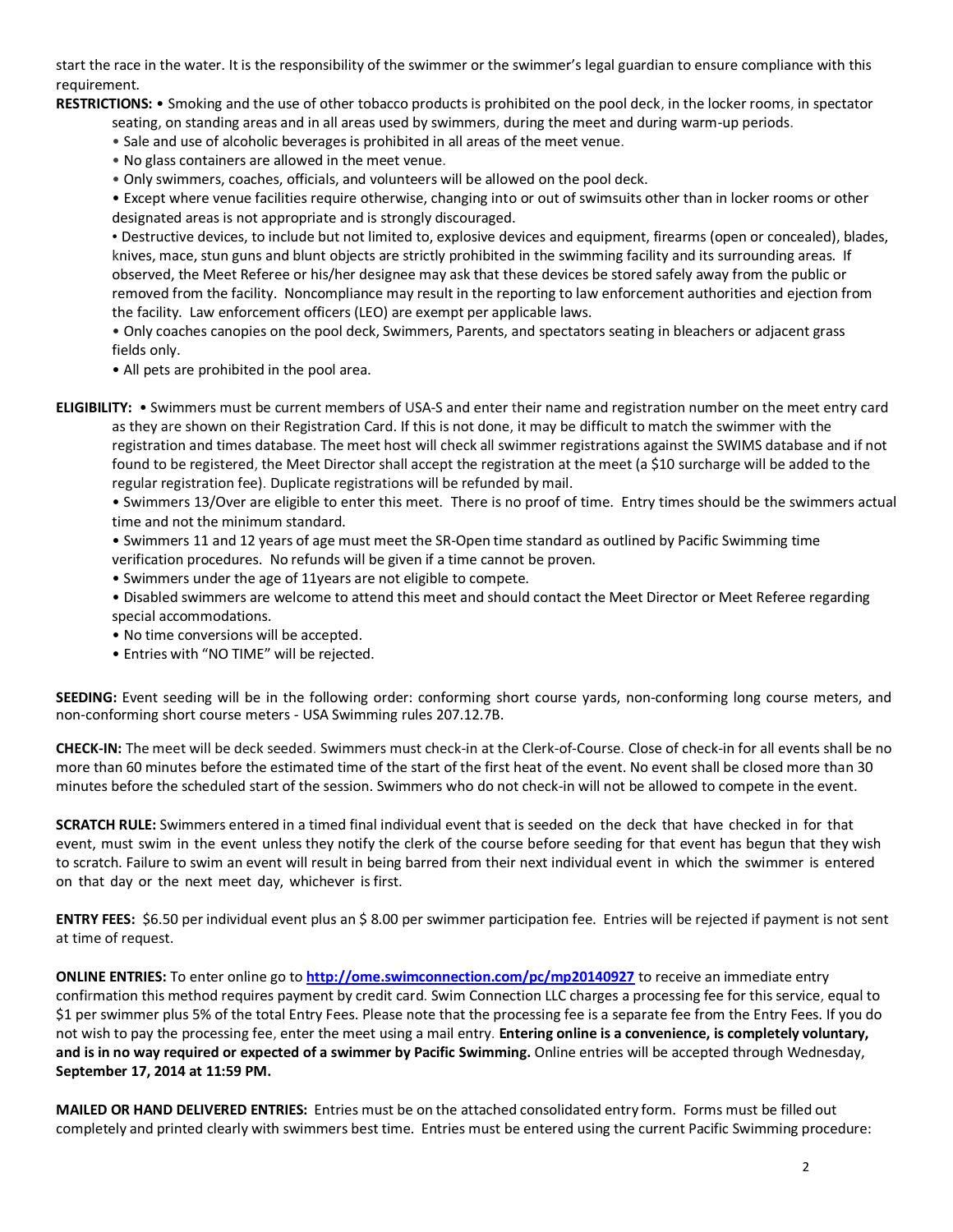and postmarked by midnight, Monday, **September 15, 2014** or hand delivered by 6:30 p.m. Wednesday, **September 17, 2014**. No late entries will be accepted. No refunds will be made, except mandatory scratch downs. Requests for confirmation of receipt of entries should include a self-addressed envelope. If sending via Express/Overnight Delivery…*WAIVE THE SIGNATURE*

**Make check payable to:** Marin Pirates **Mail entries to:** MP Meet Entries **Hand deliver entries to:** Tom Evers

**PO Box 435 1998 1999 1999 1999 1999 1999 1999 1999 1999 1999 1999 1999 1999 1999 1999 1999 1999 1999 1999 1999 1999 1999 1999 1999 1999 1999 1999 1999 1999 1999** Novato, CA 94948 Novato, CA, 94947

**AWARDS:** None.

**ADMISSION:** Free. A 2-day program will be available at a reasonable cost.

**HOSPITALITY:** Hospitality available for coaches, officials, timers, and volunteers. Lunches will be provided for coaches and working deck officials. There will be a snack bar.

**PARKING:** Parking is very limited. Carpooling is encouraged, park only in marked stalls. Cars will be ticketed and/or towed for illegal parking. **Limited, reserved parking for Coaches and working Officials will be available. Overnight and/or day use RV parking is not allowed!**

**\*ATTENTION – There will be a \$4.00 parking fee on Saturday, September 27th . There will be no fee on Sunday, September 28th\***

## **ORDER OF EVENTS**

| <b>Women's Events</b>        |            |              | 11 - 12 Qualifying Times Only |                | <b>Men's Events</b> |          |  |  |  |
|------------------------------|------------|--------------|-------------------------------|----------------|---------------------|----------|--|--|--|
| <b>SCY</b>                   | <b>LCM</b> |              |                               | <b>LCM</b>     | <b>SCY</b>          |          |  |  |  |
| Saturday, September 27, 2014 |            |              |                               |                |                     |          |  |  |  |
| 5:35.99                      | 6:17.59    | $\mathbf{1}$ | 400 IM (women)                |                |                     |          |  |  |  |
|                              |            |              | 500/400 Free (men)            | $\overline{2}$ | 5:15.59             | 5:49.49  |  |  |  |
| 1:12.39                      | 1:21.69    | 3            | <b>100 Fly</b>                | 4              | 1:16.59             | 1:07.79  |  |  |  |
| 2:37.99                      | 2:57.79    | 5            | 200 Back                      | 6              | 2:56.19             | 2:36.49  |  |  |  |
| 2:37.99                      | 2:58.19    | 7            | 200 IM                        | 8              | 2:48.49             | 2:29.59  |  |  |  |
| 29.49                        | 33.49      | 9            | 50 Free                       | 10             | 31.39               | 27.59    |  |  |  |
| 1:23.89                      | 1:34.29    | 11           | 100 Breast                    | 12             | 1:28.29             | 1:18.39  |  |  |  |
| 12:19.49                     | 11:08.19   | 13           | 1000/800 Free (women)         |                |                     |          |  |  |  |
| Sunday, September 28, 2014   |            |              |                               |                |                     |          |  |  |  |
| 6:01.79                      | 5:26.39    | 15           | 500/400 Free (women)          |                |                     |          |  |  |  |
|                              |            |              | 400 IM (men)                  | 16             | 6:05.29             | 5:24.79  |  |  |  |
| 2:18.49                      | 2:36.39    | 17           | 200 Free                      | 18             | 2:26.99             | 2:09.99  |  |  |  |
| 1:13.99                      | 1:23.39    | 19           | 100 Back                      | 20             | 1:20.89             | 1:11.69  |  |  |  |
| 2:42.39                      | 3:02.69    | 21           | <b>200 Fly</b>                | 22             | 2:54.09             | 2:34.59  |  |  |  |
| 1:03.79                      | 1:12.19    | 23           | 100 Free                      |                | 1:07.49             | 59.49    |  |  |  |
| 3:02.59                      | 3:24.89    | 25           | 200 Breast                    |                | 3:13.79             | 2:52.49  |  |  |  |
|                              |            |              | 1000/800 Free (men)           | 28             | 10:25.49            | 11:30.99 |  |  |  |

All Events will swim fastest to slowest.

All Senior Time Standards can be found at:<http://www.pacswim.org/userfiles/cms/documents/800/senior-standards1415.pdf>